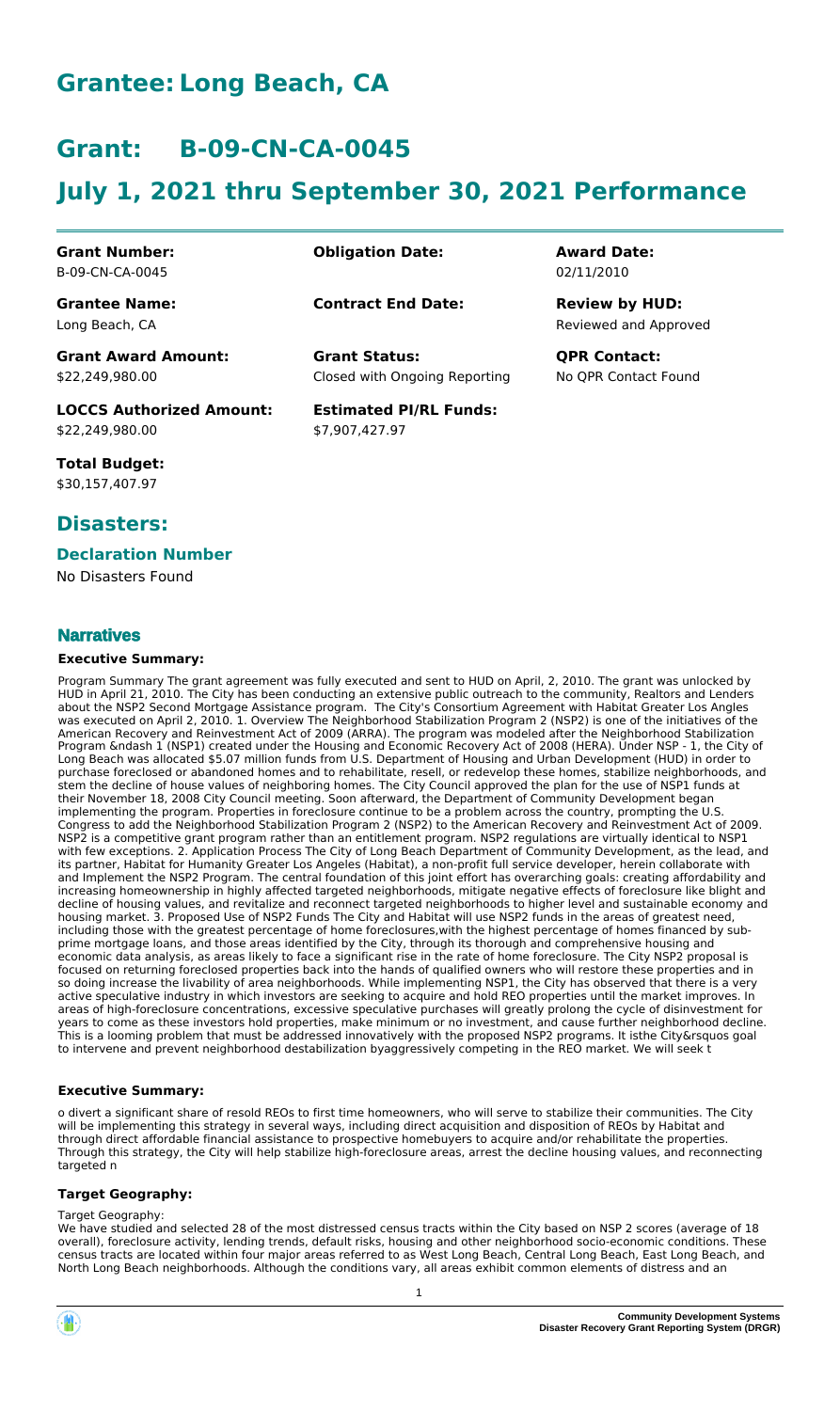urgent need to address the foreclosure crisis. In addition, the City has long monitored the citywide housing conditions and affordability under NSP 1, other existing housing programs, community redevelopment activities, and via the Vacant Building Ordinance. We are therefore confident that the requested NSP 2 funds combined with our existing affordable housing resources will best serve to stabilize the target tracts selected for this program.

#### **Program Approach:**

#### 4. Program Design

The City and Habitat will establish NSP2 funded programs that fully comply with the eligibility requirement. The proposed NSP2 funded programs will be fully implemented by the Community Development Department and Habitat according to HERA, Community Development Block Grant (CDBG) and all other applicable federal rules and regulations. In addition, proposed activities will target eligible City residents that are: 1) in the income bracket of 51 to 120 percent area median income and 2) 25 percent of the funds will also fully be deep targeted to eligible residents at or below 50 percent of the area median income. NSP2 funds will be used by the City and Habitat to undertake the following two primary activities and administration:

, • Establish financing mechanisms to purchase and redevelop foreclosed upon homes and residential properties, including such mechanisms as soft-seconds, loan loss reserve, and shared-equity loans for low- and moderate-income homebuyers.

, • The City will provide silent second mortgage assistance loans to low- and moderate-income first-time homebuyers who purchase a qualified single-family or condominium home in an eligible area.

, • Purchase and rehabilitate homes and residential properties that have been abandoned or foreclosed upon, in order to sell, rent, or redevelop such homes and properties.

, • Habitat will rehabilitate foreclosed and REO properties into affordable homes for purchases by low and very-low income families.

, • The City will also acquire and rehabilitate forcelosed and REO properties into affordable homes for purchases by moderate and middle income families. ,

#### **Consortium Members:**

CITY OF LONG BEACH, a California municipal corporation, and HABITAT FOR HUMANITY OF GREATER LOS ANGELES, a California nonprofit corporation (collectively, the Consortium Members).

#### **How to Get Additional Information:**

Alem S. Hagos Program Manager City of Long Beach Alem.hagos@longbeach.gov 562/570-7403 100 W. Broadway, Suite 550 Long Beach, CA 90802

| <b>Overall</b>                                     | <b>This Report Period</b> | <b>To Date</b>  |
|----------------------------------------------------|---------------------------|-----------------|
| <b>Total Projected Budget from All Sources</b>     | \$0.00                    | \$31,782,332.77 |
| <b>Total Budget</b>                                | \$0.00                    | \$30,157,407.97 |
| <b>Total Obligated</b>                             | \$0.00                    | \$29,249,637.36 |
| <b>Total Funds Drawdown</b>                        | \$0.00                    | \$29,146,000.63 |
| <b>Program Funds Drawdown</b>                      | \$0.00                    | \$22,249,980.00 |
| <b>Program Income Drawdown</b>                     | \$0.00                    | \$6,896,020.63  |
| <b>Program Income Received</b>                     | \$0.00                    | \$8.679.967.14  |
| <b>Total Funds Expended</b>                        | \$0.00                    | \$29,530,526.70 |
| <b>HUD Identified Most Impacted and Distressed</b> | \$0.00                    | \$0.00          |
| <b>Other Funds</b>                                 | \$0.00                    | \$1,624,924.80  |
| <b>Match Funds</b>                                 | \$0.00                    | \$1,624,924.80  |
| Non-Match Funds                                    | \$0.00                    | \$0.00          |
| <b>Funds Expended</b>                              |                           |                 |

| <b>Overall</b>                           | <b>This Period</b> | <b>To Date</b>  |
|------------------------------------------|--------------------|-----------------|
| City of Long Beach                       | \$0.00             | \$17,872,008.68 |
| Habitat for Humanity Greater Los Angeles | \$0.00             | \$11,658,518.02 |